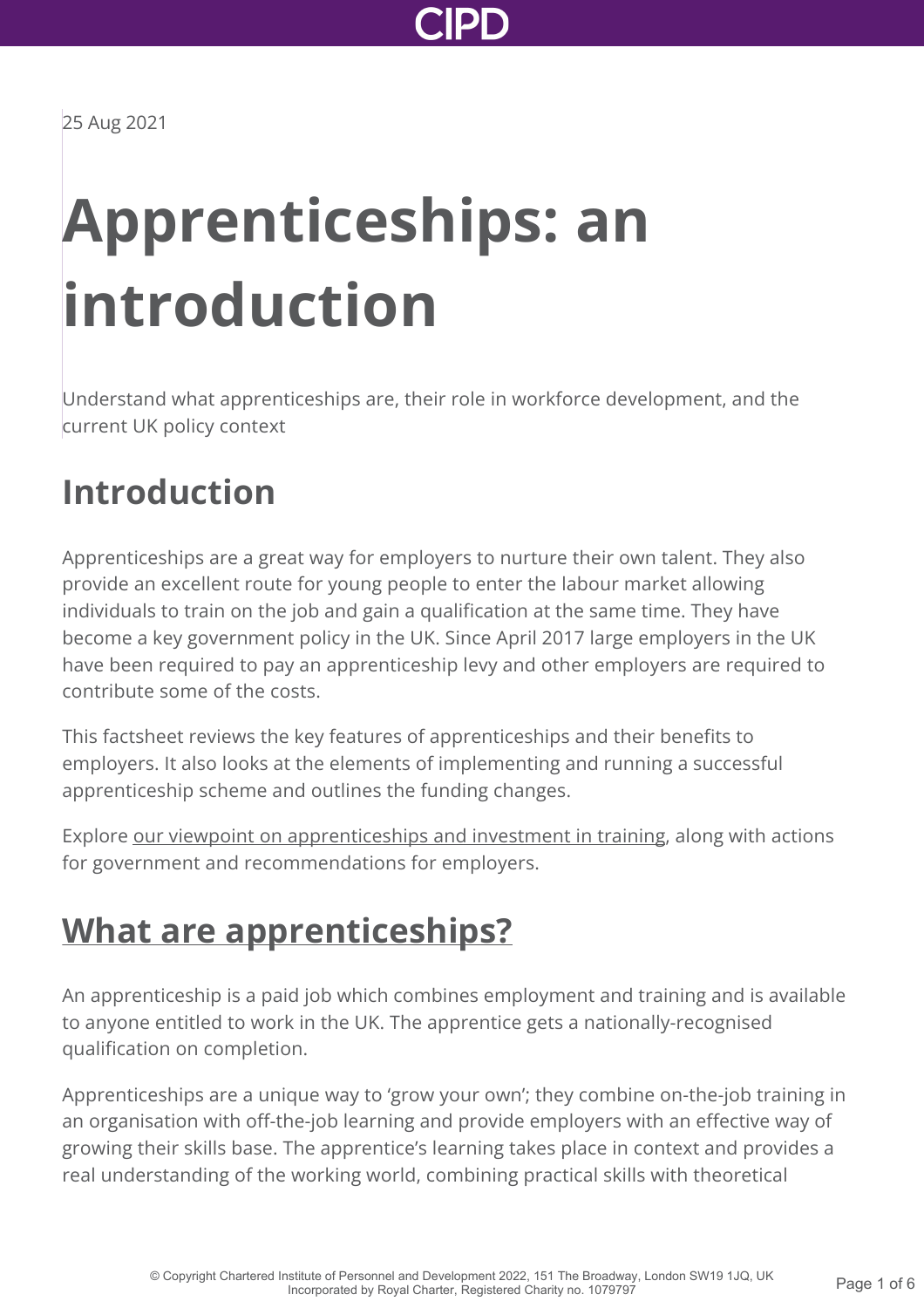knowledge. Apprenticeships can therefore offer a career route into the organisation and an invaluable opportunity to develop the expertise the business needs now and in the future.

Apprenticeships have traditionally provided structured routes into skilled work for young people entering the labour market. Recent government policy changes have brought a new focus on apprenticeships as a tool to increase national productivity, social mobility and improve the wage and employment prospects of individuals. Our collection of essays, [Where next for apprenticeships?](http://www.cipd.co.uk/knowledge/fundamentals/people/routes-work/where-next-for-apprenticeships-report/), brings together academics, experts and key stakeholders to explore the policies and practices needed to improve the quantity and quality of apprenticeships for young people.

There are apprenticeships available to cover a huge range of occupations and sectors, including creative and digital media, public relations, accounting, agriculture, engineering, human resources and cyber security.

## **[The benefits of hiring apprentices](http://www.cipd.co.uk/knowledge/fundamentals/people/routes-work/apprenticeships-factsheet?pdf=true#)**

Hiring apprentices brings a number of benefits to employers:

- 80% of employers have maintained or improved future skills in the business.
- 70% of employers have seen improvements in the goods and services they offer.
- 66% of employers have experienced improved staff morale.

A critical challenge for the UK economy is its stagnant productivity growth, which holds down wages and living standards. Apprenticeships can help on that front too. According [to Centre for Economics and Business research on the economic impact of](https://www.cebr.com/reports/economic-impact-of-apprenticeships/) apprenticeships, there is a net gain to the employer while apprentices train, and a higher output once employed. While training, apprentices are estimated to have contributed to a positive net gain of on average £1,670 per apprentice in England in 2013/14. That amounts to a total annual benefit of £1.4bn across the estimated number of apprentices. In the longer term, it's estimated that each apprenticeship created is worth an estimated £38,000 to the economy.

Find out more on the benefits of apprenticeships from apprentices themselves and [employers, as well as tips on how to set up a successful scheme in our apprenticeships](http://www.cipd.co.uk/podcasts/apprenticeships/) podcast.

## **[Key features of an apprenticeship](http://www.cipd.co.uk/knowledge/fundamentals/people/routes-work/apprenticeships-factsheet?pdf=true#)**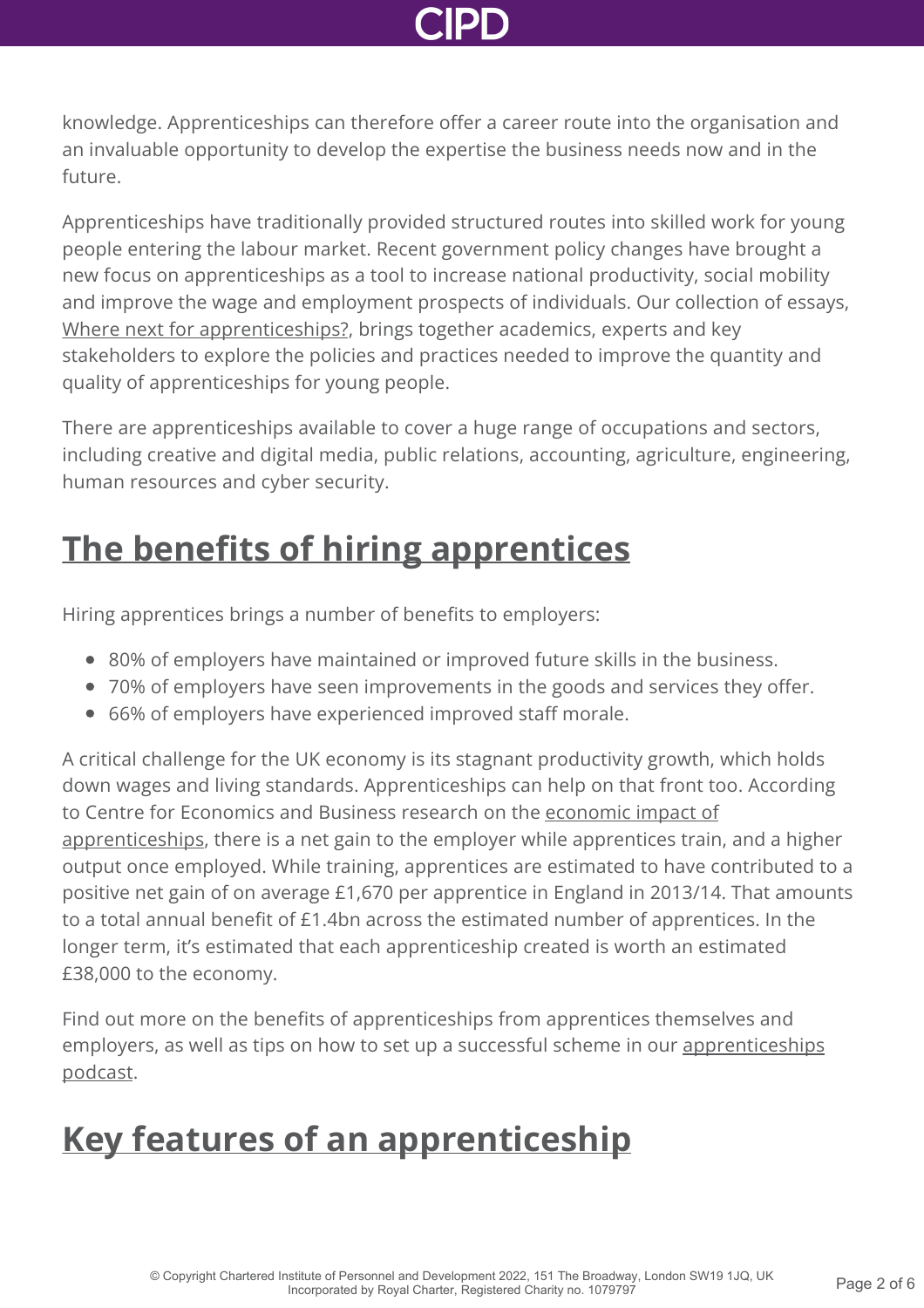

Apprenticeships are available to anyone aged over the age of 16, not in full-time education, and eligible to work in the UK. An apprentice is an employee, so all apprentices receive a wage. The Apprenticeship National Minimum Wage is set by the Low Pay Commission and revised on an annual basis. If an apprentice is aged 19 or over and has completed the first year of their apprenticeship, they are entitled to the National Minimum Wage for their age group. See the current [National Minimum Wage rates](http://www.cipd.co.uk/knowledge/fundamentals/emp-law/about/statutory-rates/).

An apprentice should be told about their rights as an employee – what they are entitled to expect and what their obligations are to their employer and colleagues. This is mandatory in England, Wales and Northern Ireland.

Training is a combination of on the job and off the job. The training provided depends on the sector and skill levels of the apprentice. There's considerable variation across the devolved nations of the UK but they all comprise core elements: a competence-based element, a knowledge-based element, and transferable or functional skills.

- **Transferable skills** These skills are variously referred to as functional/key skills, core skills, or essential skills, but the all these terms describe a core set of skills that people need in today's workplaces and include English, maths and information and communications technology (ICT) using practical applications.
- **Competence** The competence (technical skills) aspects of the apprenticeship are completed in the workplace.
- **Knowledge** The knowledge part of the apprenticeship covers the technical knowledge and theory that is relevant to the practical skills an apprentice will develop in their job role.

## **[Running a successful apprenticeship](http://www.cipd.co.uk/knowledge/fundamentals/people/routes-work/apprenticeships-factsheet?pdf=true#) programme**

In Apprenticeships that work: a guide for employers, we set out ideas on how to design and run high-quality apprenticeship programmes which support business and workforce strategies. The key lessons are:

- Apprenticeships need to be embedded in a workforce planning approach, with clear business benefits as part of a long-term strategy on workforce growth and skills development.
- A prerequisite for a successful apprenticeship programme is clarity about the role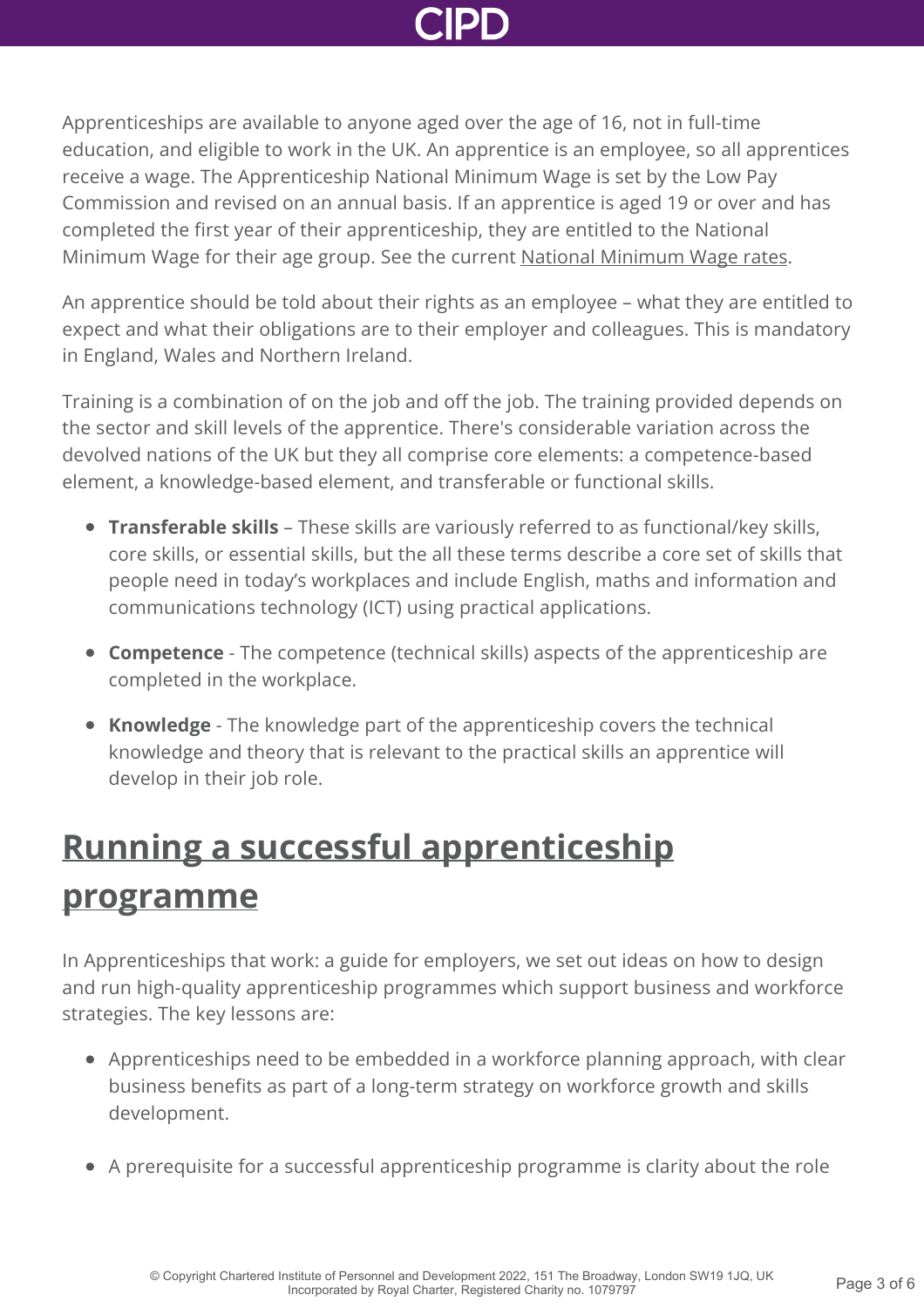that apprentices play in the organisation, job design which ensures on- and off-thejob learning and development, and a shared understanding of how they will be supported and by whom.

- Winning the support of the existing workforce, senior management, line managers and trade unions is crucial. Line managers in particular need the right support and tools to effectively manage young apprentices straight out of education who may be new to the workplace.
- The training apprentices receive on and off the job needs to be high quality and tailored to both the apprentice's and employer's needs. To achieve this, the relationship with the training provider needs to be managed carefully.
- Recruiting apprentices may differ from the usual recruitment procedure, especially when the candidate is particularly young (aged 16-18) and has no prior work experience. Alternative recruitment methods and techniques need to be considered.
- It's important to be aware of the legal framework: Apprentices are covered by a contract of employment and have similar rights to other employees; however, they have greater protection under the law than most employees.
- To ensure success, the apprentice needs to be placed at the heart of the apprenticeship programme and employers must provide ongoing support, pastoral care and mentoring. Good management of apprentices is vital to ensure they adapt to the workplace and continue to grow with the business.
- Employers need to make sure they provide fair access to their apprenticeship schemes and widen the talent pool from which they recruit in terms of gender, ethnicity and diversity.

### **[Funding and the new apprenticeship levy](http://www.cipd.co.uk/knowledge/fundamentals/people/routes-work/apprenticeships-factsheet?pdf=true#)**

Some differences in terms of the level of funding provided and training required exist in England, Scotland, Wales and Northern Ireland, but the core features of the apprenticeship model remain the same across the four UK nations. In Scotland apprenticeships are known as Modern Apprenticeships.

Since April 2017, an apprenticeship levy applies to all UK employers with an annual wage bill of £3 million or more, whether or not they offer apprenticeships themselves. Our [podcast](http://www.cipd.co.uk/podcasts/apprenticeship-levy/) explored the impact of the levy on organisations and what it could mean for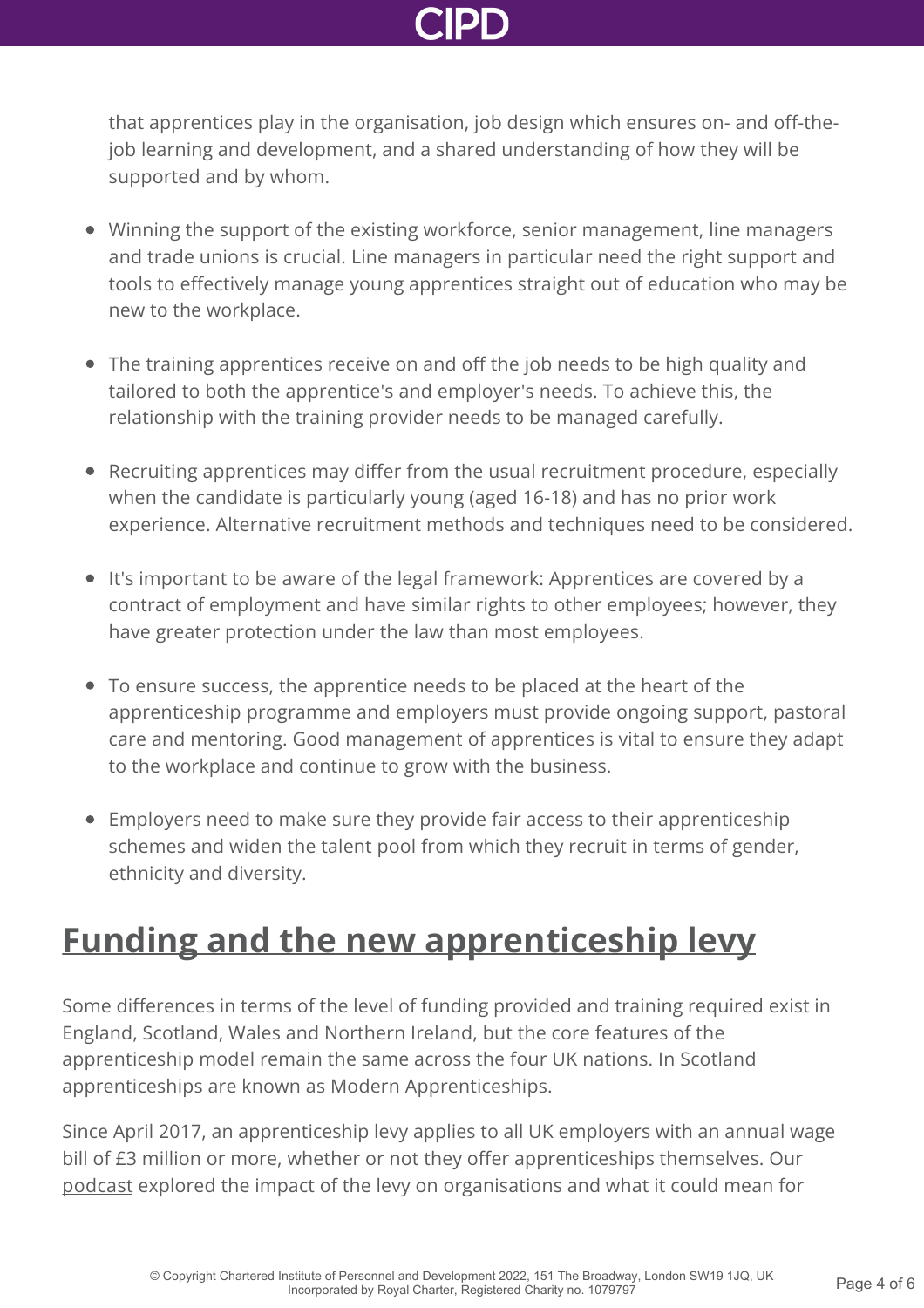

employers of all sizes. This [infographic](https://www.cipd.co.uk/Images/apprenticeship-levy-infographic_2017_tcm18-36702.pdf) gives a visual overview.

Our report [Assessing the early impact of the apprenticeship levy – employers' perspective](http://www.cipd.co.uk/knowledge/fundamentals/people/routes-work/impact-apprenticeship-levy/) explores employer views and attitudes towards the levy, their likely reaction in terms of their investment in apprenticeships, as well as the likely effect on their wider learning and development strategies. In [Making apprenticeships future-fit](http://www.cipd.co.uk/knowledge/fundamentals/people/routes-work/apprenticeships-future-fit/), we've also recently raised concerns that the levy, and other funding reforms, has led employers to increasingly concentrate their investment on existing employees, who are often already highly experienced and qualified, meaning that younger people lose out.

In England, employers can access and manage their funds through an online [apprenticeship service](https://www.gov.uk/guidance/manage-apprenticeship-funds) run by the Education and Skills Funding Agency. The funds can only be used toward the cost of apprenticeship training and end-point assessments. [Levy paying employers who do not expect to use all their available funds can transfer up](https://www.gov.uk/guidance/transferring-apprenticeship-service-funds) to 25% to other employers.

Employers who are not liable for levy payments will also experience changes to funding, and will be required to co-invest. The government will contribute 95% of the cost of training, with employers paying the remaining 5%. Levy paying employers who utilise all of the funds in their online accounts also switch to the co-investment model.

In response to economic uncertainty due to the Covid-19 pandemic the Government has introduced an incentive payment of £3,000 for newly recruited apprentices between 1 April and 30 September 2021, plus an additional £1,000 for students aged 16–18 or under 25 with a care plan.

UK apprenticeships are a devolved matter. This means levy monies paid by employers in the devolved regions of Scotland, Wales and Northern Ireland are allocated to the relevant devolved authority and deployed according to their specific strategy/process.

## **[Useful contacts and further reading](http://www.cipd.co.uk/knowledge/fundamentals/people/routes-work/apprenticeships-factsheet?pdf=true#)**

### **Contacts**

**National Apprenticeship Service Helpdesk** Telephone: 0800 015 0400

[Apprenticeships in England](https://www.apprenticeships.gov.uk/)

[Apprenticeships in Wales](http://www.careerswales.com/en/)

[Apprenticeships in Scotland](http://www.apprenticeships.scot)